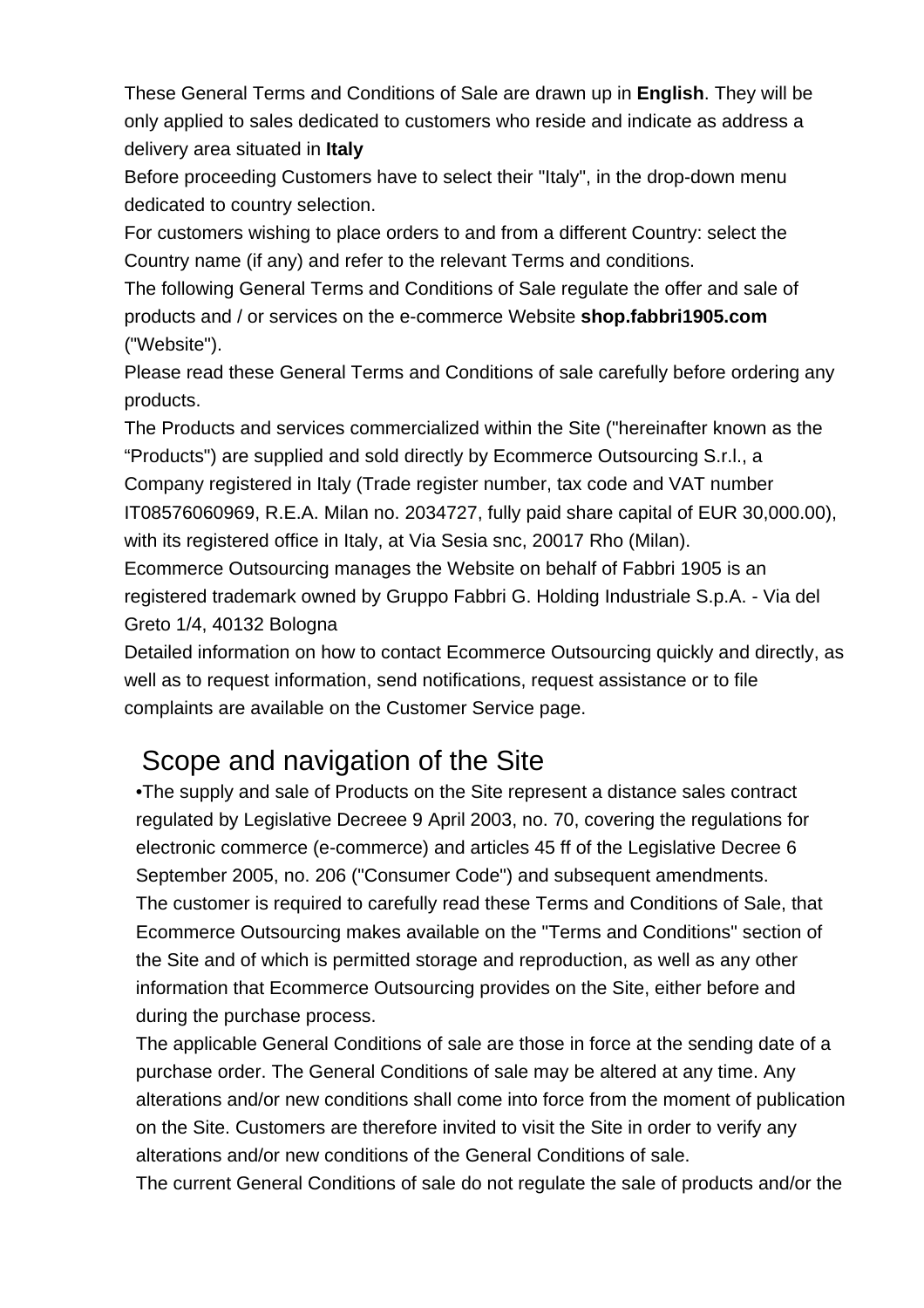supply of services by parties other than Ecommerce Outsourcing which are present on the Site through links, banners or hyperlinks. Before engaging in commercial transactions with these parties it is advisable to check their conditions of sale. Ecommerce Outsourcing is not responsible for the supply of services and/or the sale of products by these parties. Ecommerce Outsourcing does not conduct checks and/or monitoring of websites that can be consulted through these links. Ecommerce Outsourcing therefore takes no responsibility for the contents of these sites or for any mistakes and/or omissions and/or legal violations by the said websites.

The current General Conditions of Sale are applicable in the following States: Suisse, Liechtenstein, Iceland et Norvège each of which is associated with a specific section of the Site ("Country").

The Site allows each customer to surf the Site and, upon or without registration, to make purchases in any "Country", independently of the actual State where the customer visits the Site.

When the customer visits the Site, the Site recognizes, by means of the IP address, the Country from where the customer is visiting. If the customer makes further visits using the same IP address, it is proposed the latest"Country" selected by the customer in the precedent session. The customer will be able to change the "Country" at any time by choosing a different one in the section "Select your Country" in the header of each page of the Site.

The "Country" used for surfing is therefore either the one chosen by the customer, using the aforesaid option, or, if no choice is made, the one associated with the State from where the customer is visiting the Site.

A change in the surfing Country after the beginning of the purchase procedure, which coincides with the moment in which the customer puts a Product in the shopping basket, is permitted but involves interrupting the purchase procedure, the emptying of the shopping basket and redirecting the customer to the home page of the chosen "Country".

### Purchase on the Site

The purchase of Products on the Site is only permitted for people who are 18 years old or over.

The purchase of Products on the Site is permitted both for customers which are "Consumers" as defined in the Italian Consumer Code and for customers which are not "Consumers".

According to art. no. 3, par. I, letter a) of the Consumer Code, a consumer is a natural person who, with regard to the purchase of Products, acts for purposes unrelated to any business, commercial, professional or craft activities interests that he/she may have. The indication of the VAT number during the purchase procedure is deem to be considered as an indicator of the execution of the purchase for purposes related to business, commercial, professional or craft activities.

The purchase of Products on the Site can be carried out upon or without registration.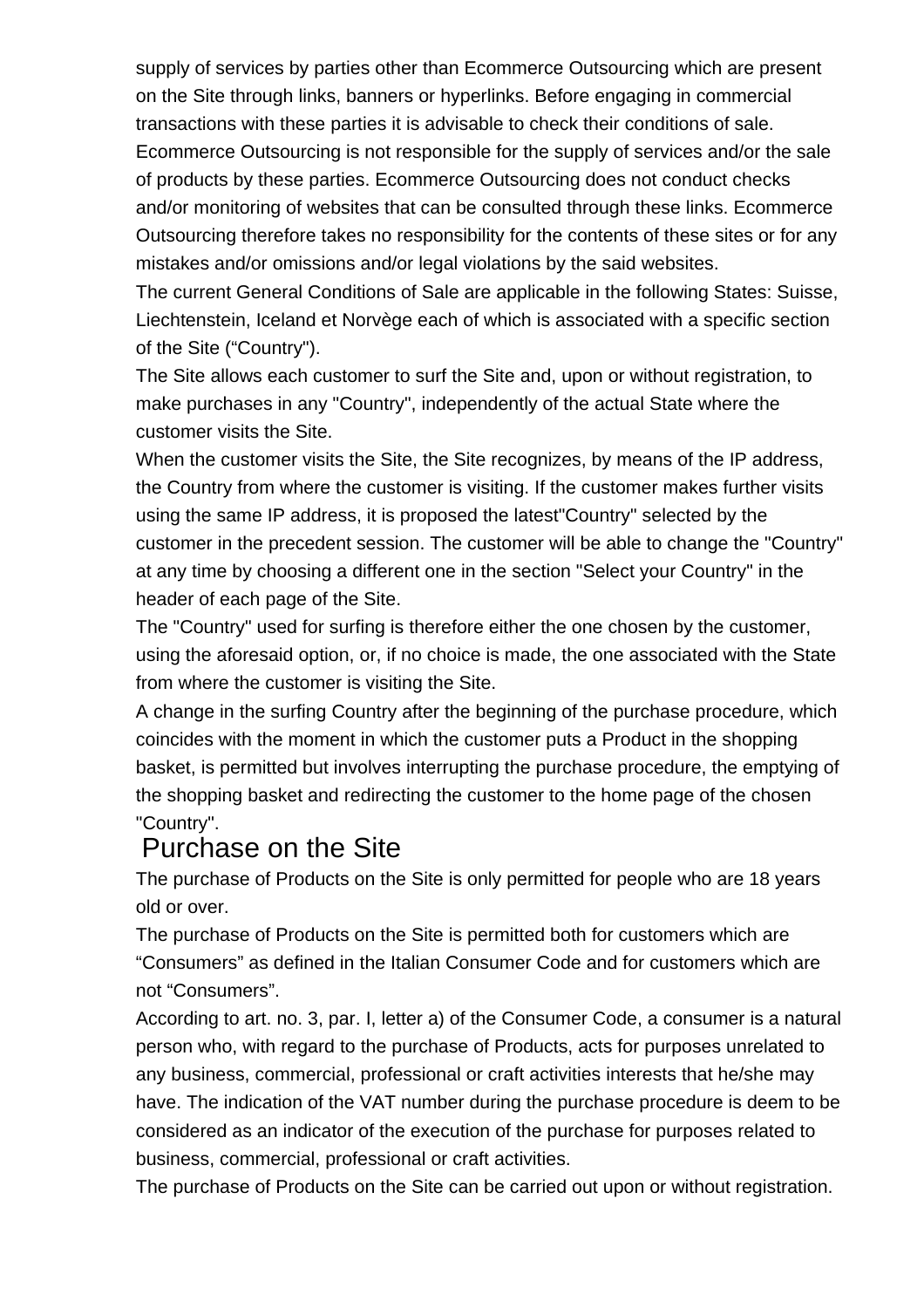Registration with the Site is free. To register with the Site, the customer must compile the registration form, clicking on"Login".

The registration with the Site, enables the customer to:

check online the Order Status and "Order History" (in particular, clicking on the number of each order placed, it is possible to check its full details, including shipping and billing address);

monitor the shipment tracking directly within the "Order History" page;

manage delivery addresses speeding up the compilation of subsequent new order forms;

access in faster way to after-sales service, by posting "online reports" directly from the "Order summary" page;

receive special offers on products;

manage information related to his/her personal profile (in particular, manage the own password to access the reserved area);

change address details related to shipping or billing data, and / or add new shipping addresses;

change the status of the subscription to the newsletter.

The customer hereby guarantees that the personal data provided during the registration procedure for the Site are complete and truthful and undertakes to indemnify and hold harmless Ecommerce Outsourcing from and against any all losses, damages and/or liabilities deriving from and/or in any way connected to the violation by the customer of the regulations concerning registration with the Site or the conservation of registration credentials.

The Site is reserved for retail sale. Retailers, wholesalers or, in general, all those who wish to purchase Products for the purposes of subsequent resale, cannot submit orders on the Site for purchasing.

If there should be violations of the prohibitions set forth under the present article, Ecommerce Outsourcing reserves the right to under take all actions required to ensure that such irregularities cease immediately, including the suspension of access to the Site, the cancellation of the registration or the non-acceptance or cancellation of irregular orders.

Ecommerce Outsourcing is a virtual retailer whose commercial offering is based on goods from its own stores as well as goods whose availability is based upon communications from its own suppliers. The Site is automatically updated continuously to ensure the best match between the availability provided by suppliers and the one published on the Site. Some Products may no longer be available after transmission of an order, including when different users purchase the same Product at the same time. In this case the customer will be immediately informed by e-mail, the order will be cancelled and the total amount paid, including delivery and any other costs for that order, will be refunded to the person who paid (see Payment section). In any case, the customer will receive a discount coupon of 10% to be spent on the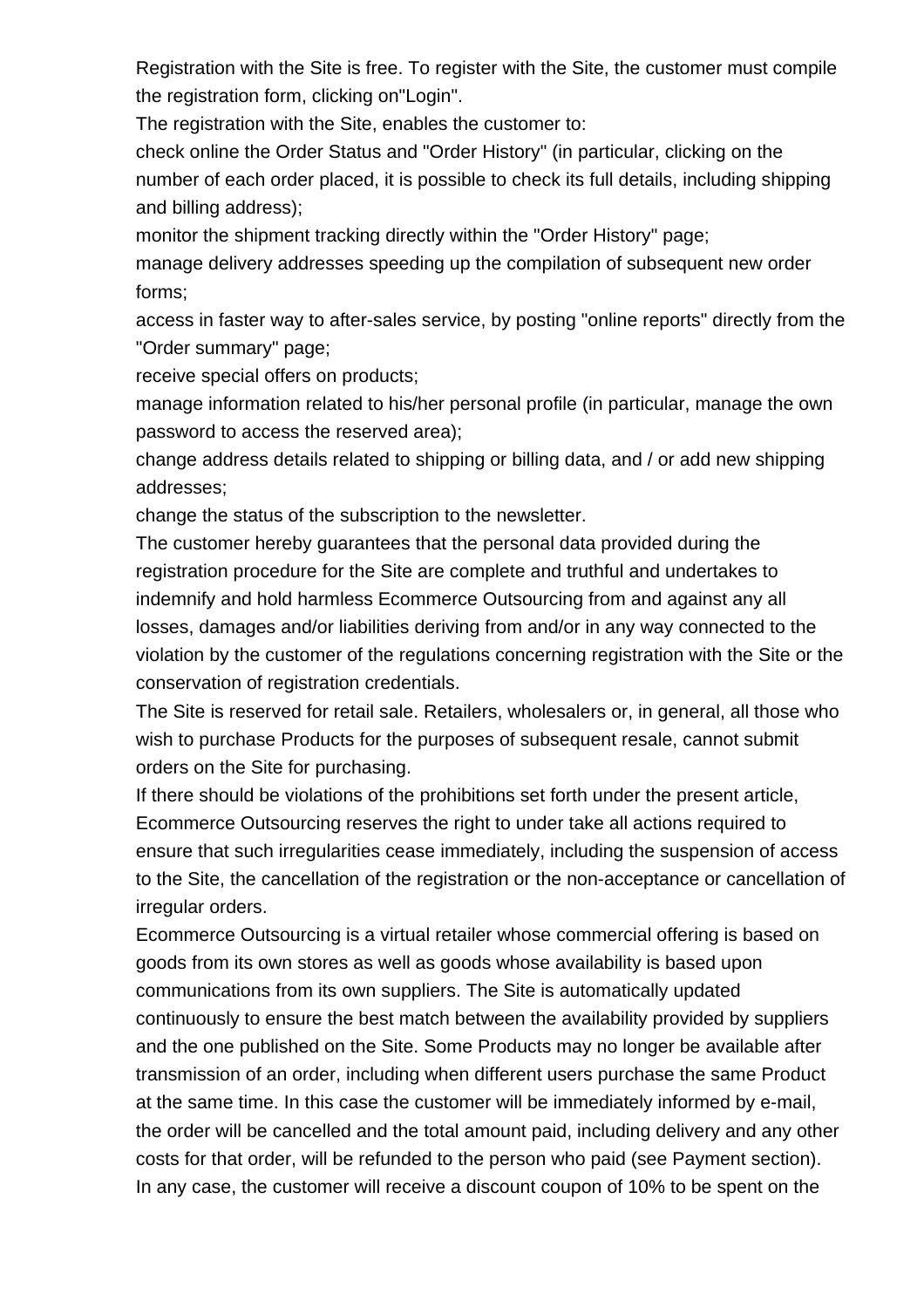Website, within 3 months, to purchase an alternative product with similar characteristics to the canceled one.

Information designed to conclude a contract In accordance with Legislative Decree 9 April 2003, no. 70 containing provisions related to electronic commerce (e-commerce), Ecommerce Outsourcing hereby informs the customer that:

to conclude the purchase contract of one or more Products on the Site, the customer must compile an order form in electronic format and send it to Ecommerce Outsourcing electronically, following the instructions that will appear each time on the Site;

before proceeding with the transmission of the order form, the customer can identify and correct any errors in the insertion of data by following the instructions on the Site; furthermore, the customer, shall accept the General Conditions of sale;

once the order form has been registered, Ecommerce Outsourcing will send an e-mail of"confirmation of the Registration of the Order" to the customer, at the indicated email address, containing the following: a summary of the General Conditions of Sale, the information regarding the basic features of the purchased product, a detailed indication of the price, the form of payment used, the delivery expenses and any additional expenses as well as information about the right of withdrawal; the order form will be filed in the data bank of Ecommerce Outsourcing for the time

required for the completion of the contract and, in any case, according to the procedures and time limits laid down by law. To gain access to his/her order form, the customer must follow the procedure described under article "Orders".

The languages available to customers for the completion of the contract are : italian, english.. Customer Service can communicate with customers in Italian and English. Product availability

Details of Product availability ("Timing") will be found in the technical data section of each Product ("Datasheet"). If the Product is labeled"On Request" the customer may continue to reserve the Product which will be ordered by Ecommerce Outsourcing for the customer, who will be notified by e-mail when the Product is available. Due to simultaneous purchases, the Product may not be immediately available for technical reasons after the transmission of the order, even though it was labeled "Immediately Available", and will need to wait for restocking. In this case the customer will be immediately informed by e-mail and may cancel the order at any time up to shipment of the Product by clicking the"Cancel" button in the e-mail. If the Product ordered is not available, the customer will be immediately notified by email, and in any case within thirty days of receipt of the order. If the customer has

already paid and opts to cancel the order, Ecommerce Outsourcing will promptly reimburse the total amount paid for the Product as detailed in the"Payment" section. Product Information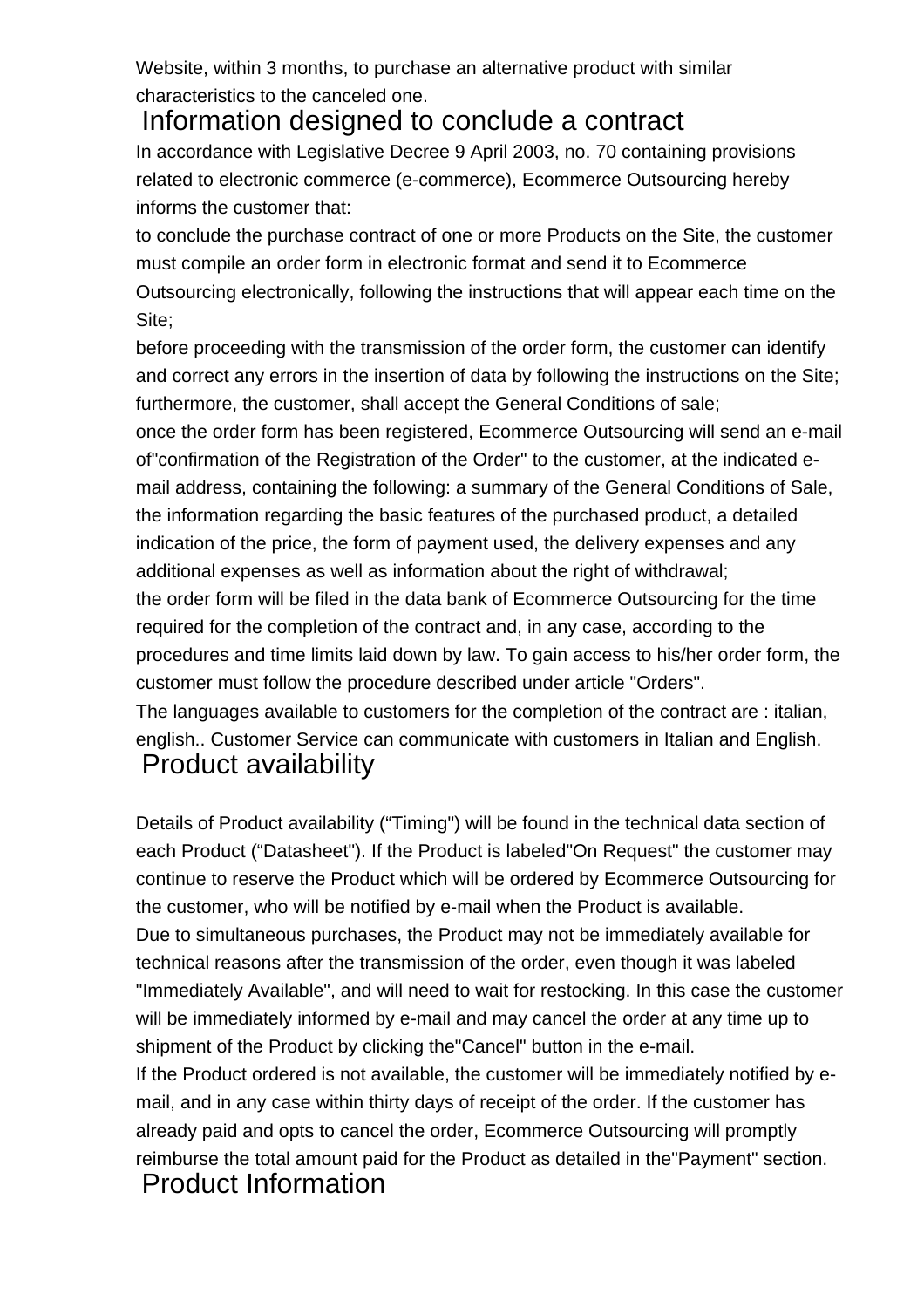Each Product has a technical data section, which details the main characteristics based on the information provided by the suppliers. Ecommerce Outsourcing reserves the right to change the Datasheet without prior notice.

Ecommerce Outsourcing will do its best to ensure that the photographs published on the Site as part of the Datasheet represent the Product for sale as faithfully as possible. The colors may differ due to the settings of the computer or systems used to view the photos. Pictures of the Product in the Datasheet may differ in size or in relation to accessories. For the purposes of this sales contract, the Product description contained in the order sent by the customer will be relied on.

The Site may also contain information to support general purchases, for example in the glossary or in the buying Guide. This information is intended to be simply general material, not the actual characteristics of a single Product. For the purpose of this sales contract, the Product description contained in the order sent by the customer will be relied on.

Depending on the type of Product, it may be delivered with an identifying tag attached with a plastic fastener (e.g. clothing).

### Prices

All the prices of the Products published on the Site are expressed in Euro and are inclusive of Value Added Tax (and RAEE Tax where applicable).

Customers are hereby informed that, due to various factors, including the business policy of the owners of the brands, the price of the Products offered for sale on the Site may differ according to the different Countries.

Ecommerce Outsourcing hereby reserves the right to alter the price of Products at any time, and also several times during the same day, without prior notice, it being understood that the price charged to the customer shall be the one indicated on the Site at the time of placing the order and will not take account of any variations (either increases or decreases) subsequent to the transmission of the said order. If on the Site a"Street Price" is noted next to a Product, this is the manufacturer's recommended retail price via the distribution chain. Some shops or wholesalers may offer the Product permanently, or as a special offer, at a price lower than the one indicated on the Site. If there is a"Street Price", the percentage indicated next to the Product is the percentage difference between the Street Price and the Product Price on the Site.

# **Orders**

The"Order Confirmation" e-mail will also indicate a Customer Order Number, which must be used in any further communication with Ecommerce Outsourcing, along with all the Customer information used with the order. The customer is responsible for the accuracy of that information and for promptly communicating any changes using the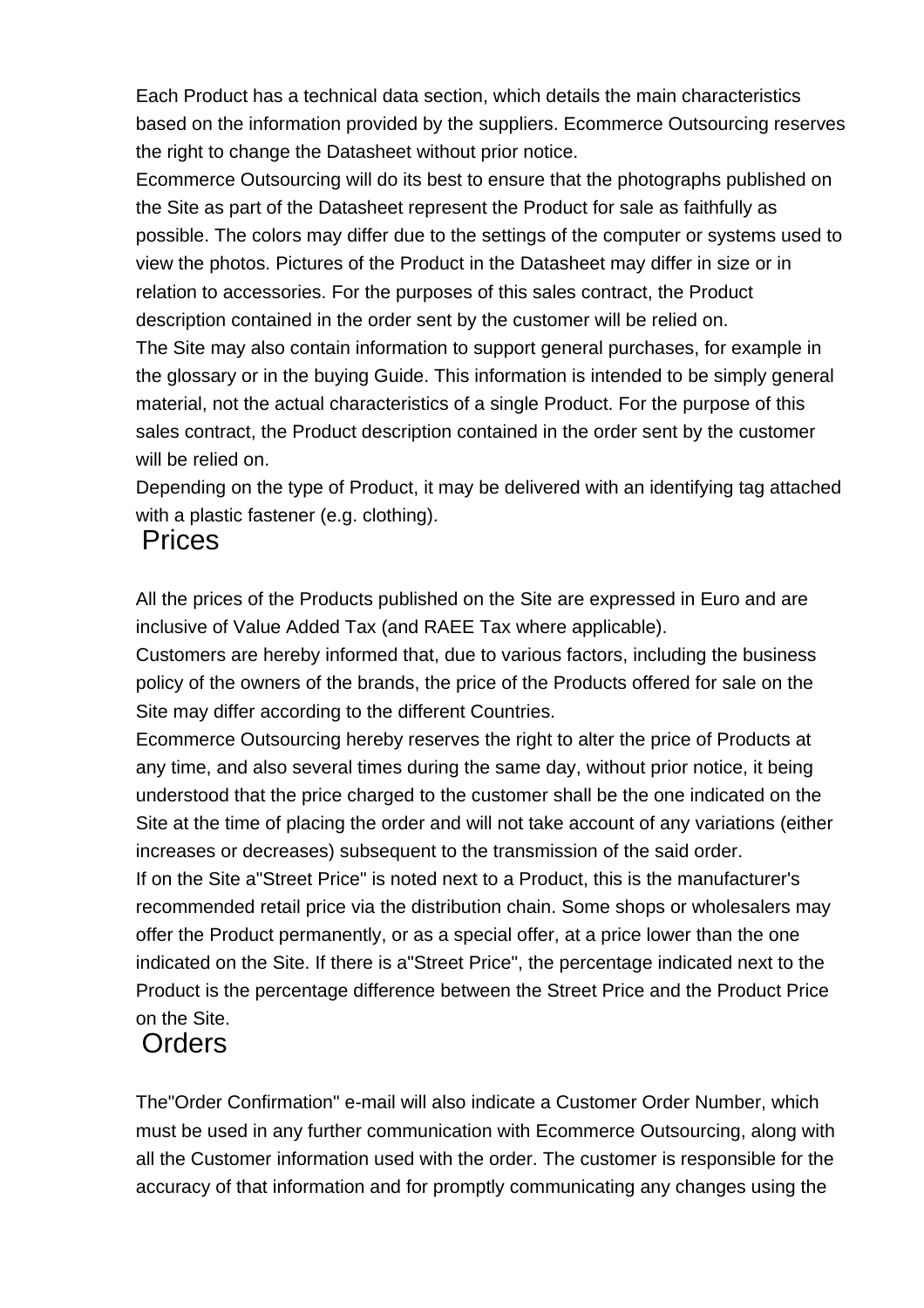Online Customer Service in the Customer Service section of the Site.

Customers who have registered can access their"Order Summary" and review the status of their orders through the"Order History" section on the Site. Customers who have not registered can access their"Order Summary" by following the instructions detailed on the"Customer Services" page or by clicking on the Order History link in their Order Confirmation e-mail. Reporting or information requests can be made through the Online Customer Service in the Order Summary.

Ecommerce Outsourcing reserves the right to refuse orders that:

are from a customer with whom Ecommerce Outsourcing is engaged in a legal action; are from a customer who has previously violated the Ecommerce Outsourcing purchasing terms and conditions;

are from a customer that is engaged in any type of fraud, in particular in fraud relating to credit card payments;

Ecommerce Outsourcing reserves the right to refuse orders from customers that have left false, incomplete or inexact information.

### Payment Methods

 Payment for Products purchased on the Site may be made using the payment methods described in the following paragraphs. Some payment methods may not be used due to the type of product purchased and/or delivery or dispatch mode. The available payment method for each product will be specifically mentioned during the purchase procedure on the Site.

### Credit Card

Payment for Products bought through the Site can be made directly by credit card. Credit cards accepted by Ecommerce Outsourcing are detailed on the Payment Methods page. Payments using other cards may require an additional fee. The demand and amount of the fee, if required, will be clearly and specifically indicated on the payment page that appears during the purchase process and also in the Datasheet.

Payment by credit card at the conclusion of the contract requires the credit card issuer to authorize only the amount relative to the purchase ("Authorization"). The amount due from the customer will be debited from the credit card only on the day after complete or partial shipment of the Product. If the Product is"Requested" or"Booked", or of any type other than being immediately available, Ecommerce Outsourcing reserves the right to debit the amount prior to shipment, so the Authorization does not expire.

Whenever the contract is cancelled, with subsequent cancellation of the order before the customer's credit card is debited, Ecommerce Outsourcing will request the credit issuer to release the reserved amount through the banking system. The release time will entirely depend on the credit card issuer and, for certain type of credit cards, it can be up to the normal lapse of 24 days from the date of Authorization. Once the credit card issuer has been asked to release the reserved amount Ecommerce Outsourcing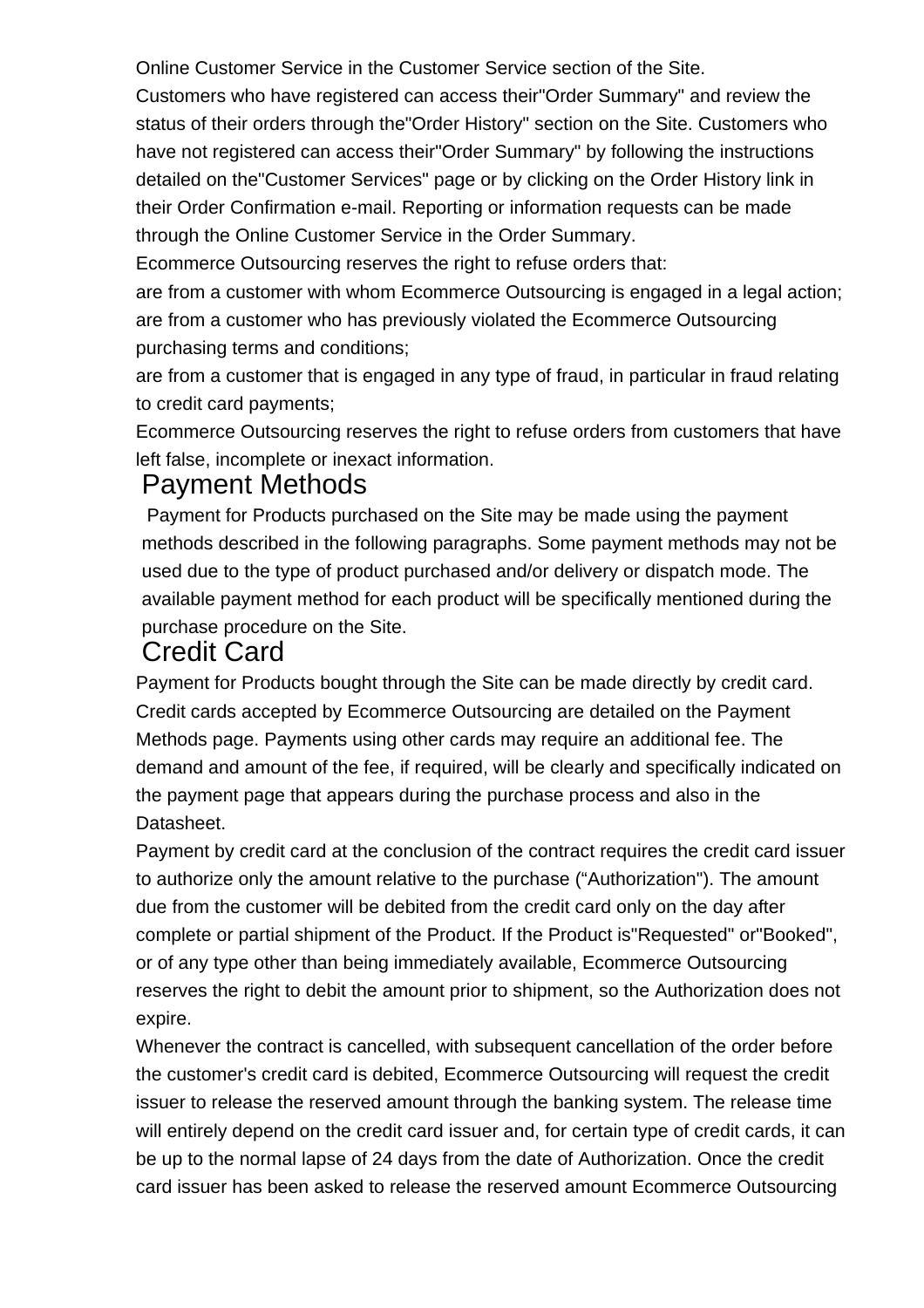cannot under any circumstances be liable for any damages, direct or indirect, due to the delay in the banking system to release the reserved amount.

To guarantee the safety of payments made through the Site and to prevent fraud, Ecommerce Outsourcing reserves the right to ask for additional customer information (e.g. a fixed line telephone number or a two-sided copy of a valid identity card via email or fax). The e-mail will specify the time limit to provide Ecommerce Outsourcing with this information. This deadline will, in any event, be no longer than 4 working days from receipt of the request by the customer. The order will be suspended until the information is received. The customer must provide the information requested within the time specified. If Ecommerce Outsourcing does not receive the documentation requested within the time limit, or the documentation is out of date or invalid, the contract will be considered cancelled as per Article 1456 of the Italian Civil Code and the order cancelled with Ecommerce Outsourcing reserving the right to seek redress for any damages incurred due to the improper actions of the customer. Termination of the contract will be communicated to the customer within 4 working days from the end of the time limit to send the required documentation, as requested by Ecommerce Outsourcing. Termination will involve cancellation of the order and reimbursement of any amounts paid by the Customer. If Ecommerce Outsourcing receives the requested documentation within the time limit then delivery terms for the Product will apply from the date of receipt of the documentation or the date of confirmation of the transaction by the fraud risk prevention Centre. Ecommerce Outsourcing is not in a position to know information concerning the

customer's credit card at any time during the purchase procedure, which is directly transmitted through a protected connection to the credit card issuer's site. No Ecommerce Outsourcing archive will store any of this information.

## Paypal

Payment for Products purchased on the Site can be made through PayPal, according to the terms and conditions of the contract agreed between the customer and PayPal. When paying by PayPal, the amount of the purchase will be debited by PayPal immediately, when transmitting the order.

With any termination of the contract and subsequent cancellation of the order, the amount of the purchase will be credited back to the same customer's PayPal account. The means of crediting the payment method connected to a PayPal account depend exclusively on PayPal. Once the purchase amount paid via a Pay Pal account is repaid, Ecommerce Outsourcing will under no circumstances be liable for any damages, direct or indirect, caused by delays that are attributable to Paypal or to the banking system in effecting the credit.

To guarantee the safety of payments made through the Site and to prevent fraud, Ecommerce Outsourcing reserves the right to ask for additional customer information (e.g. a fixed line telephone number, or a two-sided copy of a valid identity card via e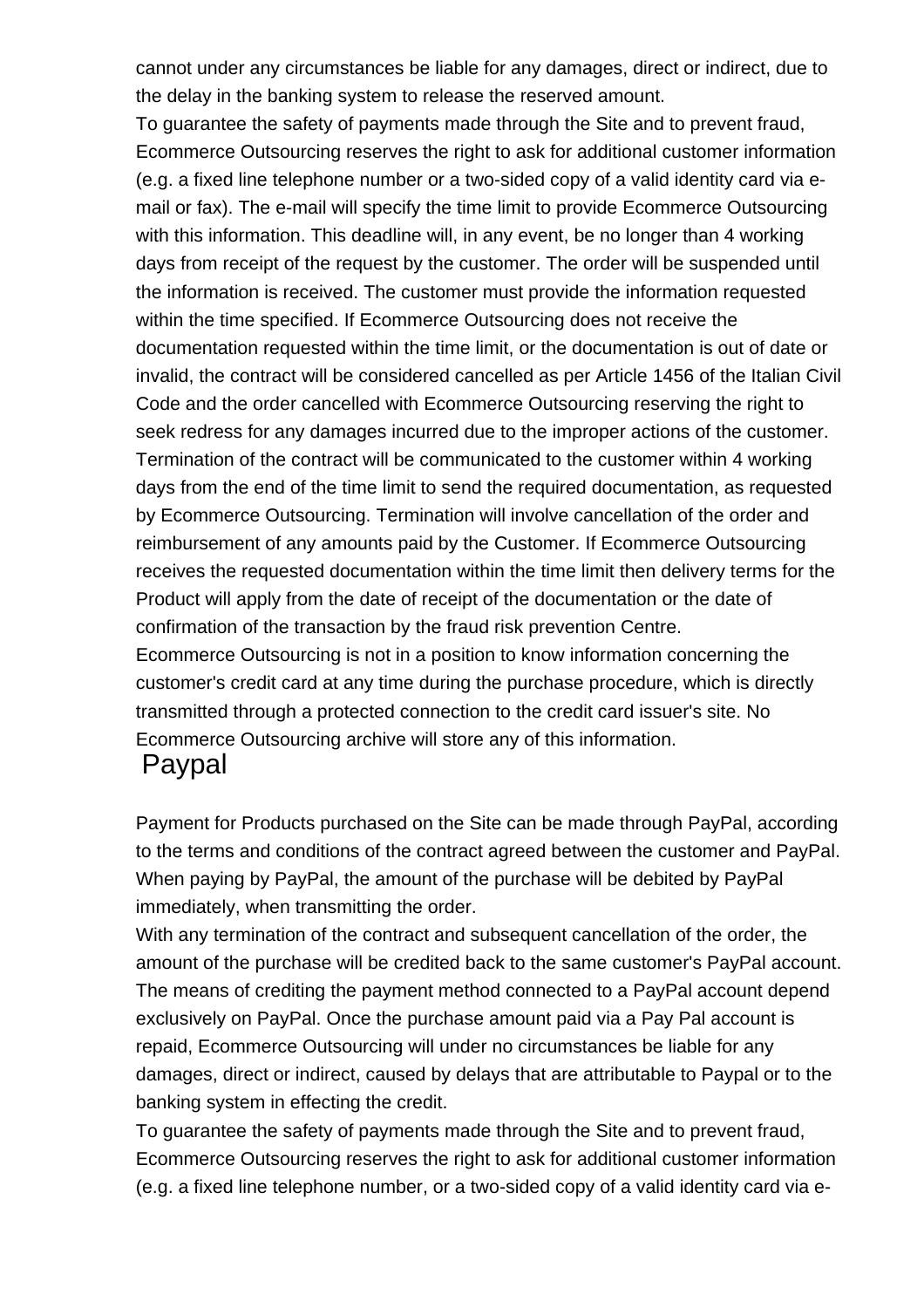mail or fax). The e-mail will specify the time limit to provide Ecommerce Outsourcing with this information. This deadline will, in any event, be no longer than 4 working days from receipt of the request by the customer. The order will be suspended until the information is received. The customer must provide the information requested within the time specified. If Ecommerce Outsourcing does not receive the documentation requested within the time limit, or the documentation is out of date or invalid, the contract will be considered cancelled as per Article 1456 of the Italian Civil Code and the order cancelled with Ecommerce Outsourcing reserving the right to seek redress for any damages incurred due to the improper actions of the customer. Termination of the contract will be communicated to the customer within 4 working days of the end of the time limit to send to required documentation, as requested by Ecommerce Outsourcing. Termination will involve cancellation of the order and reimbursement of any amounts paid by the customer. If Ecommerce Outsourcing receives the requested documentation within the time limit then consignment terms for the Product will apply from the date of receipt of the documentation or the date of confirmation of the transaction by the fraud risk prevention Centre. Data entered on the PayPal site will be treated directly by Paypal and will not be

forwarded or shared with Ecommerce Outsourcing. Ecommerce Outsourcing has no knowledge of and does not store credit card data linked to the customer's PayPal account, or data of any other payment instrument associated with this account. Method, costs and terms of delivery

Delivery of the Products purchased on the Site is carried out in all the States indicated in the above-mentioned article at the delivery address indicated by the customer in the order form. However, delivery can only be undertaken within the borders of the State associated with the "Country" under which the customer is visiting at the time in which he/she begins the purchase procedure by clicking on "Add to Cart". The customer is therefore obligated to include a shipping address in the State associated with the Country in the order form. Orders that have a shipping address outside of its borders will be cancelled pursuant to and by effect of Art. 1456 of the Italian Civil Code and the total amount paid will be refunded.

Delivery cannot be effected in the so-called "Free Zones," including, but not limited to, Livigno, Campione d'Italia (IT), Ahvenanmaan lääni (FI), Açores, Madeira (PT) Ceuta, Las Palmas, Melilla, Santa Cruz de Tenerife (ES), the Channel Islands (GB) or to P.O. boxes or post offices. In the event that the shipping address is a P.O. box or a post office or in one of the places mentioned, Ecommerce Outsourcing will terminate the contract pursuant to and by effect of Art. 1456 of the Italian Civil Code and refund any amounts paid. If the customer is unsure about the location of a delivery address, he/she is invited to make a request by logging on to the "Online Customer Service" on the Site.

Delivery costs are charged to the customer unless otherwise indicated in the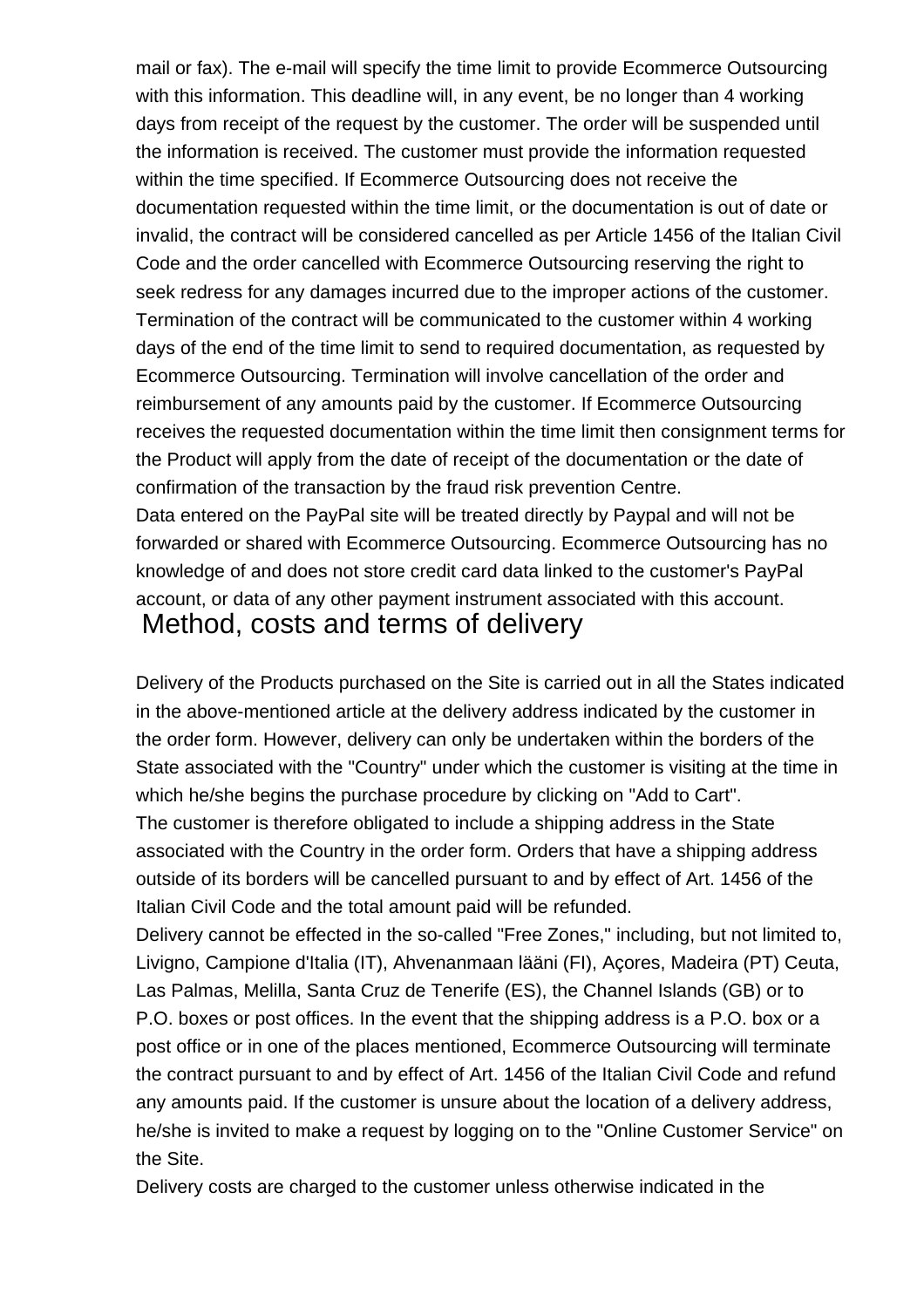Datasheet section of the Product. The amount of such costs (including VAT), which can vary depending on the delivery method chosen by the customer, the destination, the number and the weight or volume of the Products that the customer decides to purchase, will be clearly and separately indicated in relation to the single Product in the Datasheet of the Product and, in any case, before the customer sends the purchase order. This amount will later be shown in the "Order Confirmation" and "Shipping Confirmation" e-mails.

Delivery costs are charged to the customer unless otherwise indicated in the Datasheet section of the Product. The amount of such costs (including VAT), which can vary depending on the delivery method chosen by the customer, the destination, the number and the weight or volume of the Products that the customer decides to purchase, will be clearly and separately indicated in relation to the single Product in the Datasheet of the Product and, in any case, before the customer sends the purchase order. This amount will later be shown in the "Order Confirmation" and "Shipping Confirmation" e-mails.

The total price of the order, with a separate indication of delivery costs and any other possible additional expense will be shown in the order summary, prior to transmission of the order. This amount due, which will also be detailed in the "Order Confirmation" e-mail, will constitute the total amount owed by the customer in relation to the order. The customer is not required to pay any more than this amount.

Pursuant to Article 14 of Presidential Decree 445/2000 and DL 52/2004, for every purchase made on the Site, Ecommerce Outsourcing issues an invoice for mailed goods, sending it via e-mail to the person making the purchase as an attachment to the "Shipping Confirmation" e-mail. The customer can download a copy of the invoice in Pdf format, after the successful delivery of the Product, from the "Order History" section. Issuance of the invoice relies on information provided by the customer when the order is placed through the Site and that the customer has declared to be true. No change in the invoice is possible after it has been issued.

Products delivery is at ground floor level, unless:

otherwise communicated to Ecommerce Outsourcing Customer Service;

provided in the Datasheet of the Product;

a delivery to floor service has been purchased, where applicable.

It is possible to buy "Additional Delivery Services." The list of "Additional Delivery Services" available in relation to single Products, their detailed description as well as an exact indication of their cost (in Euro, including VAT) will be detailed in the Product Technical Data or during the purchase process. The availability and cost of services is often related to the destination of the goods. If the right to return is exercised, the cost of "Additional Delivery Services" will not be reimbursed to the Customer.

If delivery "to the floor level" or "inside the house" is impossible due to inadequate stairs and door size as specified in the Datasheet or communicated by Ecommerce Outsourcing Customer Service, the courier will deliver the Product to the ground floor.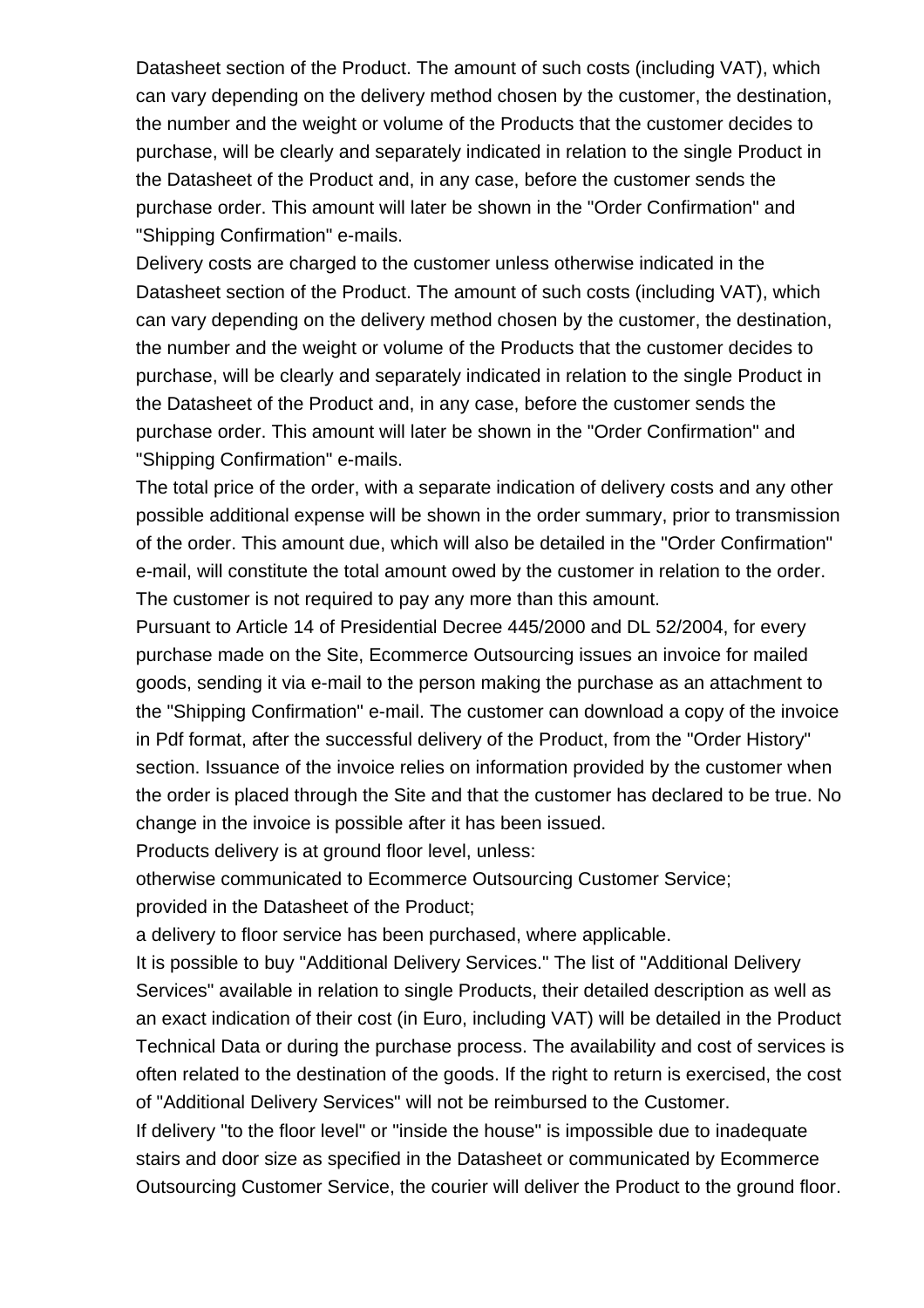In case of refusal by the customer, Ecommerce Outsourcing will charge him/her with transportation costs.

It is recommended that on delivery the customer checks:

that the number of packages delivered corresponds to the number indicated in the transport document e-mail sent in advance;

that the packaging is not damaged, wet or otherwise altered;

that the sealing materials (adhesive tape or plastic) have not been tampered with in any manner.

It is in the Customer's interest to report any damage to the packaging or any mismatch in the number of packages by writing "GOODS UNCHECKED" and specifying the reason for the reservation (eg "Packaging broken", "package crushed ", etc..) on the courier's proof of delivery. The unconditional acceptance of Products, in fact, does not allow the customer to take legal action against the courier in case of loss or damage to the Products, except in the case where the loss or damage is due to intent or gross negligence of the courier itself and also with exception for partial loss or damage unknown at the time of delivery. In the latter case, however, the damage must be reported as soon as it becomes known and no later than eight days after receipt.

The customer must point out any special features with regard to the place of delivery of the Product and/or its location. Failure to provide such information or the provision of incorrect details may lead to the customer being charged for any additional costs that Ecommerce Outsourcing incur to complete delivery of the Product.

The customer acknowledges that collection of the Product is a specific obligation under the purchase contract. If non-delivery is due to the absence of the recipient at the address specified in the order form, after two unsuccessful attempts at delivery, the package will go "into storage". If the Product is not collected within five working days from the first delivery attempt the contract will be considered cancelled and the purchase order duly annulled pursuant to Art. 1456 of the Italian Civil Code. On cancellation of the contract Ecommerce Outsourcing will refund the total amount paid by the customer, deducting the cost of unsuccessful delivery of the Product, the costs of returning the Product to Ecommerce Outsourcing as well as any other expenses incurred relating to the unsuccessful delivery caused by the absence of the recipient. Cancellation of the contract and the amount to be reimbursed will be communicated to the customer by e-mail.

Customers who fail to collect shipments more than twice cannot make purchases on the Site, regardless of the method of delivery or payment facility. Entities to place orders in violation of this provision can have their contract of purchase cancelled by right pursuant to and by effect of Art. 1456 of the Italian Civil Code. Termination of the contract will be communicated to the Customer by e-mail.

Collection of a used WEEE (Waste Electrical and Electronic Equipment) Product needs the online purchase of a new article of equivalent type. Ecommerce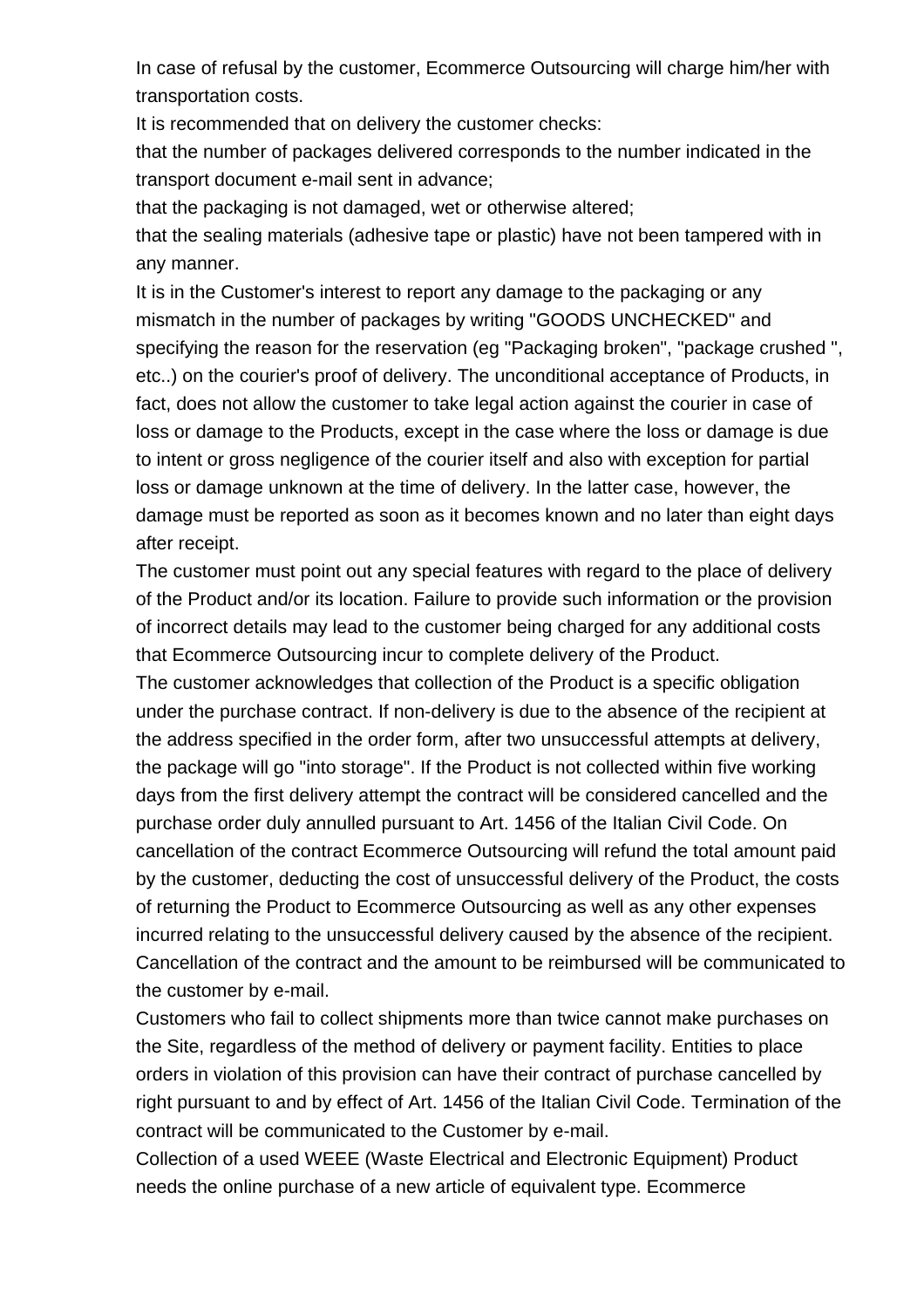Outsourcing offers, in compliance with Ministerial Decree 65/2010 Art. 1, paragraph 1, the opportunity to dispose of used WEEE Products at local drop-off or pick-up points, only to private users. The free service to pick-up old electrical or electronic equipment (WEEE defined) will take place 15 to 30 days following the day of delivery of the new Product. The used WEEE Product will be collected by the courier not from the home, but at ground floor level. To request this service, the customer must contact the Customer Service by telephone or online by visiting the "Customer Service" section of the Site within one working day of placing the order. In the event that the customer purchases the "Premium" service, the more favorable conditions of the used WEEE Product collection service will apply, in lieu of those provided for in this paragraph. The shipping terms, i.e. the courier's responsibility for the Product, and delivery terms are specifically mentioned in the Datasheet for each single Product.

The shipping terms apply from the order transmission date, unless otherwise specified in the General Conditions of Sales or in the Datasheet.

In the event that the customer buys two or more Products, the shipping times will be those of the Product with the longest shipping time plus 24/48 hours for shipment consolidation at Ecommerce Outsourcing's logistics Centre.

The customer may need to be contacted to resolve a logistic or other problem relating to the delivery that may arise. In this case, the shipping terms shall be effective from the day the issue is settled by the contact with the customer and delivery will be delayed accordingly.

Delivery terms run from the date of shipment or such other date as specifically detailed in the Datasheet.

In any case, the customer is notified by text and a "Shipping Confirmation" e-mail when Ecommerce Outsourcing entrusts the shipment to the courier. The e-mail contains details of the delivery including: a list of Products shipped, the amount due, specific forms of payment accepted by the delivery Courier and the tracking number of the shipment linked to the courier's website (if available). Delivery time starts from the time the e-mail is sent, depending on the type of delivery.

If the Product is not delivered or is delivered late under the terms of delivery indicated in the Datasheet, the customer can phone the Customer Service or make a report online by filling out the claim form (select "delivery time not respected" in the dropdown menu) by following the instructions detailed on the "Customer Service" page. Ecommerce Outsourcing will examine the complaint promptly and will communicate the result to the customer via e-mail within 15 days. If the non-delivery or delay is not due to unforeseeable circumstances or force majeure, or is not attributable to the customer, subject to the customer's ordinary legal rights: in the case of non-delivery, Ecommerce Outsourcing will promptly refund the customer the total amount paid, including delivery charges and any other costs for "Additional Delivery Services " or other services purchased by the customer, and in any event within 10 days of notification of the outcome of the complaint;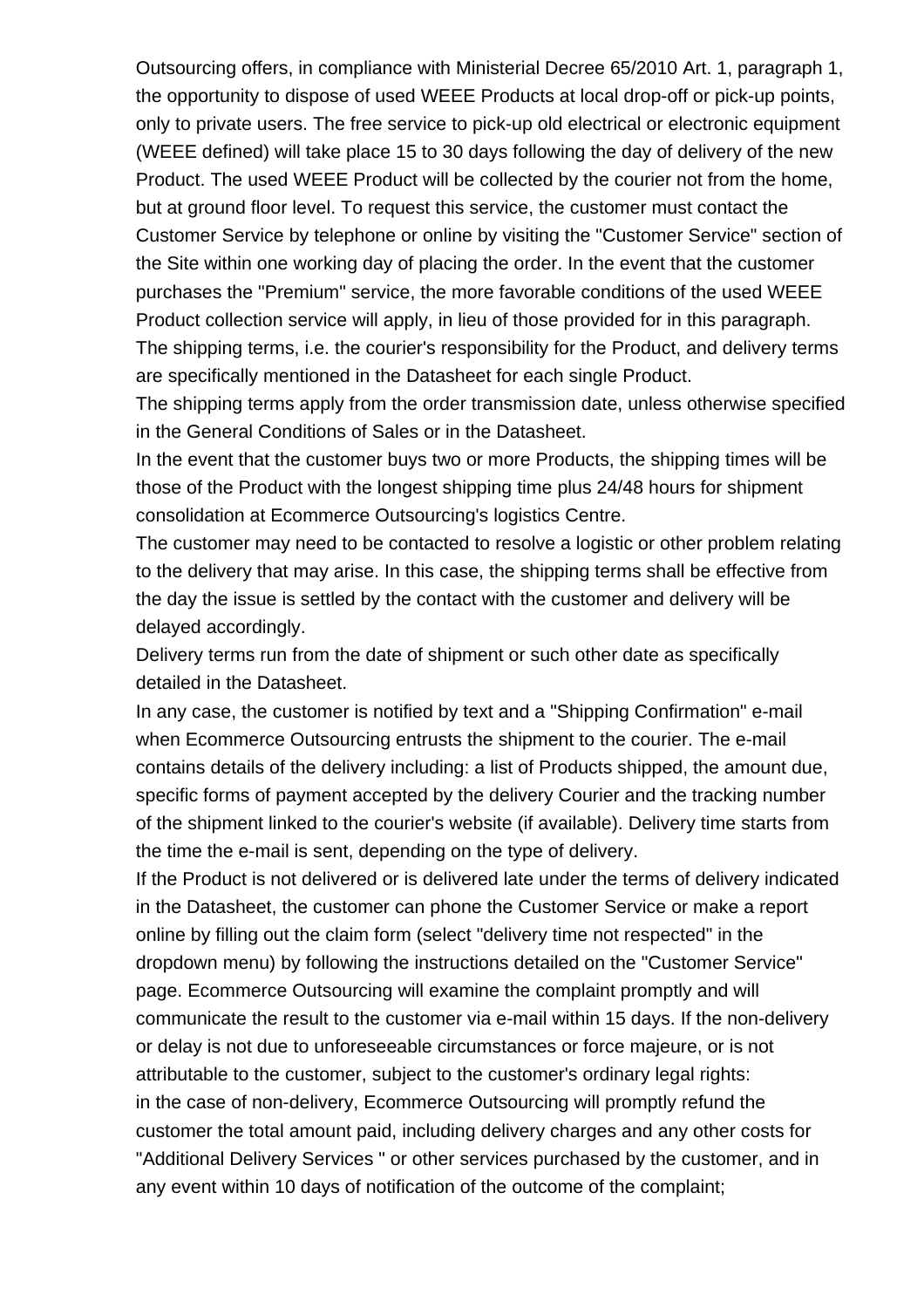if the delivery is delayed for more than 30 days, the customer may request cancellation of the contract, resulting in a refund of the total amount paid by the customer, including delivery charges and any other costs for "Additional Delivery Services "or other services purchased by the customer, and in any event within 10 days of the request for cancellation of the contract or, alternatively, the customer may be offered a discount equal to the value of delivery charges paid by the customer to be spent on the Site within 3 months.

A customer who is a Consumer has the right to withdraw from the contract to purchase the Product without incurring any costs other than those provided under article 10.5 below and without stating any reason, within 14 calendar day of receiving the Products.

The withdrawal period shall expire:

a) in the case of order for a single product, the date on which the customer or a third party other than the carrier and indicated by the customer, acquires physical possession of the Product;

b) in the case of multiple order with separate delivery, the day on which the customer or a third party other than the carrier and indicated by the customer, acquires physical possession of the last Product.

To exercise the right of withdrawal, the customer must inform Ecommerce Outsourcing of his/her decision to withdraw, prior to the time limit defined in article 10.1.

For this purpose, the customer may:

use the online reporting system set up by Ecommerce Outsourcing within the Order History, ("Online Withdrawal Declaration");

The Online Withdrawal Declaration must be submitted within 14 calendar day of receipt of the Product and is activated by selecting "Exercise of the right of withdrawal", directly in the "Order Summary" accessible through the "Order History" (for a customer who placed the order as a Registered customer). Unregistered customers can access the "Order Summary" by following the instructions contained in "Customer Service" section.

After receiving the Online Withdrawal Declaration, Ecommerce Outsourcing will promptly notify the customer with a confirmation of receipt of the Online Withdrawal Declaration via e-mail, with the relevant time references (date/time of receipt). use the [withdrawal form](/Risorse/FABBRI/Files/Commons/EN/Modulo Cartaceo EN.pdf) provided by Ecommerce Outsourcing;

The duly completed Model Withdrawal Form must be sent to Ecommerce Outsourcing within 14 calendar days of receipt of the Product, by registered letter with acknowledgment of receipt, to the address indicated on the Model Withdrawal Form or via fax to the number indicated in the Model Withdrawal Form. The letter will be considered sent in time if it is postmarked within 14 calendar day- of the date of receipt of the Product.

Once the Online Withdrawal Declaration and/or the Model Withdrawal Form have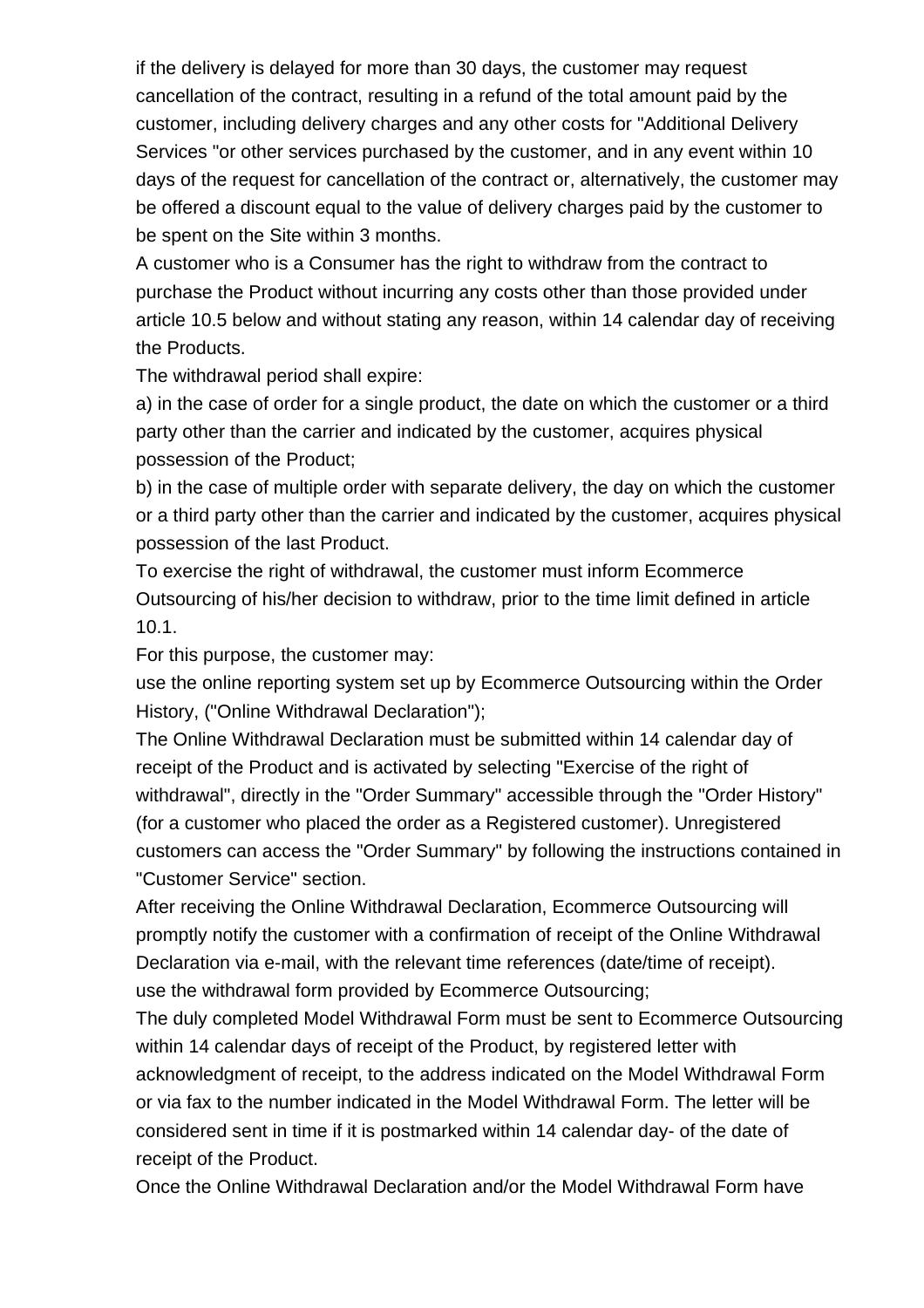been received, Ecommerce Outsourcing Customer Service will promptly give the customer instructions for return, assigning a specific AMR (Authorized Merchandise Return) that the customer is asked to use when returning the Product.

The customer must return the Product to Ecommerce Outsourcing with no delay and in any case within 14 calendar day of the date of communication of the AMR number. For the purposes of this period the Product is considered returned when it is delivered to the post office or courier.

The costumer is responsible for the diminished value of the Product resulting from the handling of the Product other than that necessary to establish the nature, characteristics and functioning of the Product itself. The Product can be tried, tested or checked but must not be used, washed or damaged. It must therefore be treated with ordinary care and returned undamaged, perfectly suitable for the use for which it is intended and with no signs of wear and tear or dirt, complete in all its parts, including all accessories and leaflets, with identification tags, labels, and any plastic fastener still attached to the Product intact and not tampered with.

The Products sold on the Site are original and are shipped in their authentic packaging; Products must be returned as received: in their original packaging, which is considered essential part of the Product (and which must be enclosed in other packaging, with no AMR number or any other label attached to the original packaging) and must include any accessories (e.g. hangers, garment covers, belts, cables, batteries, manuals, etc.) and/or elements that form an integral part (e.g. any identification tag with disposable plastic fastener).

For example, with clothing, the identification tag must still be attached with the disposable plastic fastener to the Products, it is an integral part of the Product; with shoes, the soles must be in perfect condition and not show marks of any kind, with the same for the original box, which is considered to all intents and purposes part of the Product itself, and which should not have been damaged and/or altered in any way, or used as a single outer packaging in the return shipment.

In addition, underwear (swimwear, briefs, boxers, etc.) must be clean, for reasons of hygiene, we kindly ask that they be tried on while wearing underwear so they do not show any sign of usage.

The right of withdrawal applies to the Product in its entirety. It may not be exercised in relation only to parts and/or accessories of the Product.

The costs of returning the Product shall be borne by the customer or by Ecommerce Outsourcing as duly specified in the datasheet.

If the costs of returning products shall be borne by the customers, the latter will be completely responsible for returns until receipt of the Product is certified by Ecommerce Outsourcing. The customer is responsible for any damage that the Product may incur during transport. Ecommerce Outsourcing is not responsible in any way for any damage or loss or theft that may occur during shipment of goods returned by the customer. The refund will include the cost of delivery, but not the amounts paid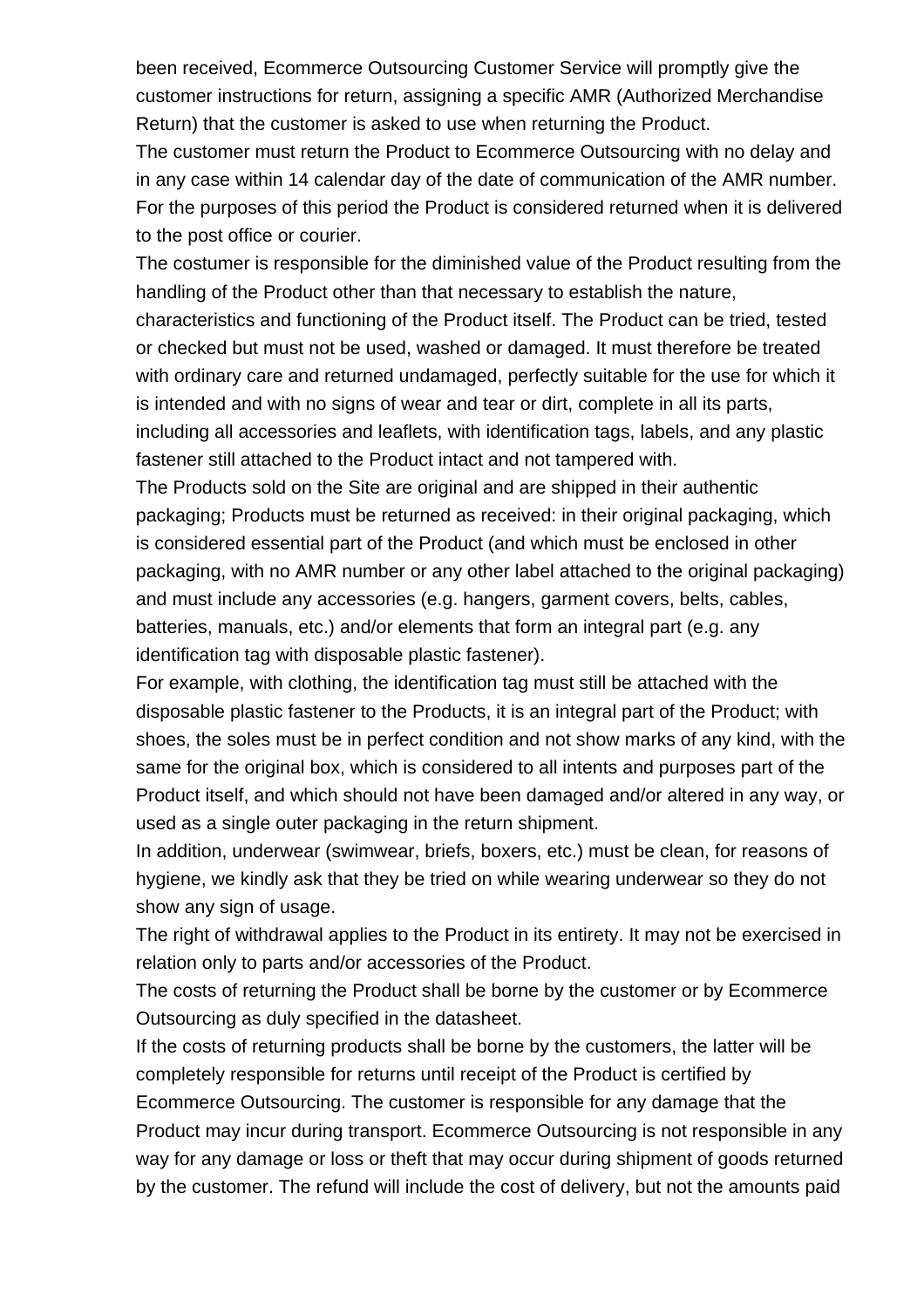for the purchase of "Additional Delivery Services".

If the costs of returning products shall be borne by Ecommerce Outsourcing, the customer will receive the ARM, the waybill and the instructions to use to send back the products. The refund will not include the cost of delivery, as indicated in the Datasheet of the Product, and the amounts paid for the purchase of "Additional Delivery Services".

To limit damage to the original packaging, we recommend placing this in another box and attaching to this the label provided by Ecommerce Outsourcing, showing the AMR number (Authorized Merchandise Return number). Labels or tape must not be directly attached to the original Product packaging.

Whether the customer exercises his/her right of withdrawal, Ecommerce Outsourcing will proceed to reimburse the sums paid by the customer for the Product, including the cost of delivery, but not the amounts paid for the purchase of "Additional Delivery Services", without undue delay and in any event within 14 calendar day from the date Ecommerce Outsourcing was aware of the exercise of the right of withdrawal. In accordance with the applicable law, Ecommerce Outsourcing can suspend the refund until the receiving of the Product.

Refund will be made by cancellation of the transaction using the same means of payment chosen by the customer at time of order with the exception of those payments where this is not possible and which will be clearly indicated in the page under a choice of payment method. In the latter case, the customer shall promptly provide in writing (e.g. along with the return notification), the bank details to be used for reimbursement to allow Ecommerce Outsourcing to make paymentIf the recipient of the goods specified in the order form differs from the person who made the payment for the purchase, the refund of amounts under any exercise of the right of withdrawal, will be made by Ecommerce Outsourcing to the person who made the payment.

If the costs of returning the Product shall be borne by the customers, in case of the Product being returned is damaged during transport, Ecommerce Outsourcing will notify the customer within 5 calendar day- of receipt of the Product, to allow the customer to exercise its rights under the contract of carriage. In this case, the Product will remain at Ecommerce Outsourcing and be available to the customer, who can regain possession of the same. At the same time, the request for return will be rejected by Ecommerce Outsourcing because the Product did not meet the conditions set forth under article 10.4 above.

If, under the law, the right of withdrawal does not apply, this exclusion will be made specific and expressly communicated in the Datasheet and, in any case, before the customer proceeds to transmit the order.

If the withdrawal is not exercised in accordance with the applicable law and, in particular, in case the Product is not intact with all its parts and/or is not accompanied by its accessories and/or elements which are an integral part of the Product (e.g. any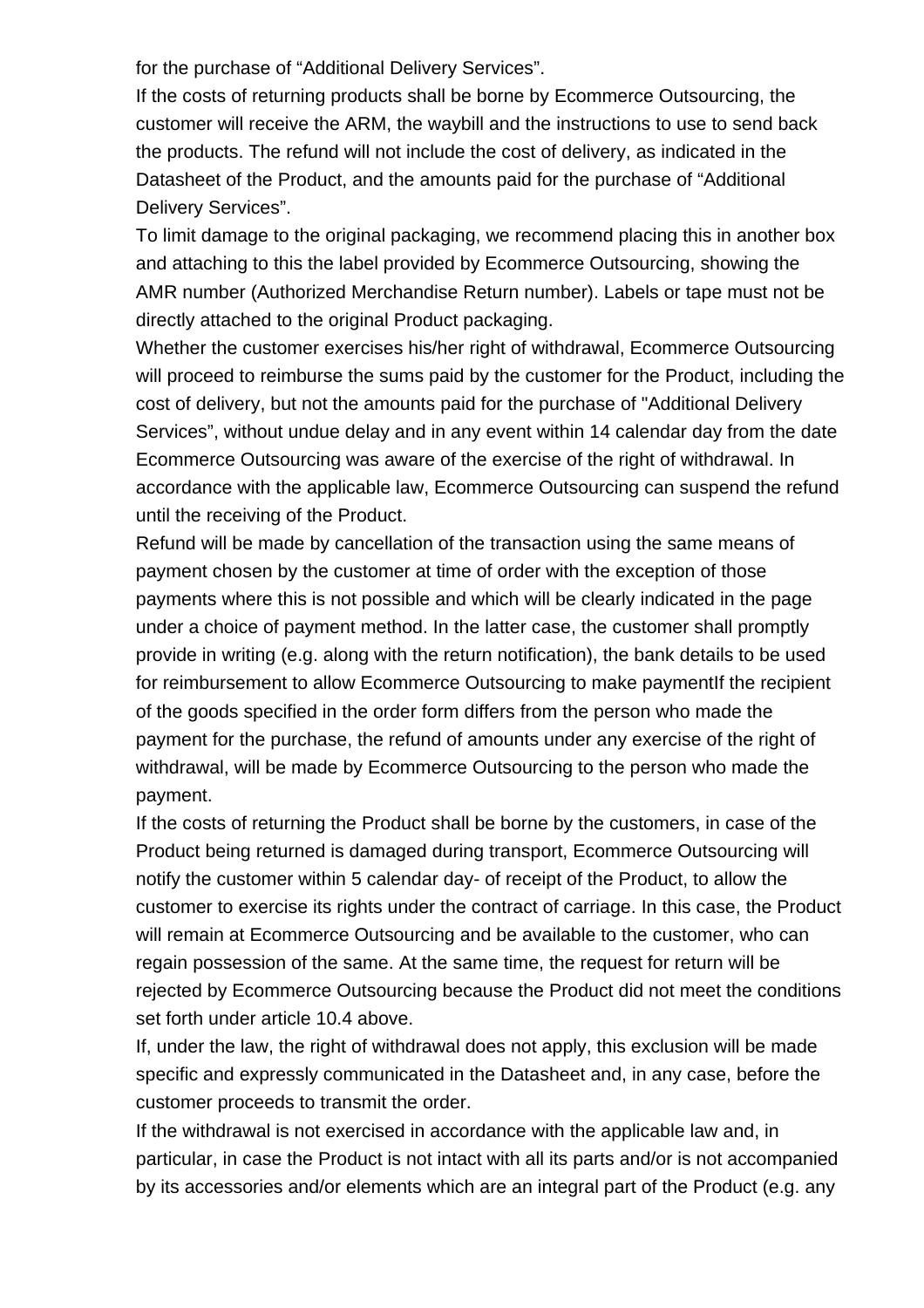identification tag, disposable plastic fastener, hangers, belts, cables, batteries, manuals, ...) and/or is lacking the original packaging which is part of the Product, or when it is damaged or used by the customer beyond the limit of ordinary due diligence, it shall not lead to the rescission of the contract and, consequently, shall not constitute the right to the refund of the amount paid for the Product. The Product shall remain at Ecommerce Outsourcing available to the customer for collection at the customer's expense and under the responsibility of the customer.

All the products sold on the Site are covered by the Legal Warranty of Conformity as provided by articles 128-135 of the Legislative Decree no. 206/2005 ("Consumer Code") ("Legal Warranty").

#### TO WHOM IT APPLIES

The Legal Warranty is reserved for consumers. It therefore applies solely to customers who have made the purchase on the Site for purposes other than entrepreneurial, commercial, craft or professional activities.

#### WHEN IT APPLIES

The seller (and, therefore, with regard to purchases made on the Site, Ecommerce Outsourcing) is responsible to the consumer for any patent defect existent at the time of delivery of the product and which manifests itself within two years of the said delivery. The seller must be informed of the patent defect, under penalty of expiration of the guarantee, within two months from the date in which it was discovered. Unless proven otherwise, it shall be presumed that the patent defects that manifest themselves within six months from the delivery of the product already existed at that date, unless this hypothesis is incompatible with the nature of the product or with the nature of the patent defect. Starting from the seventh month following the delivery of the product, the burden of proof to demonstrate that the patent defect already existed at the moment of delivery of the product shall lie with the consumer.

In order to take advantage of the Legal Guarantee, the customer must therefore provide proof of the date of the purchase and delivery of the good. It is therefore advisable, to prove the purchase, for the customer to keep the invoice sent by Ecommerce Outsourcing as well as the transport document or any other document that certifies the date of the purchase (such as the credit card statement or the bank statement).

#### WHAT IS A PATENT DEFECT?

A patent defect exists when the purchased good:

is not suitable for performing the function for which goods of the same type are normally used;

does not conform to the description provided by the seller and does not possess the features that the seller presented to the consumer as a sample or model;

does not display the features and performance that are normal for a good of this type, which the consumer could reasonably expect, considering the declarations made in the advertising or on the labeling;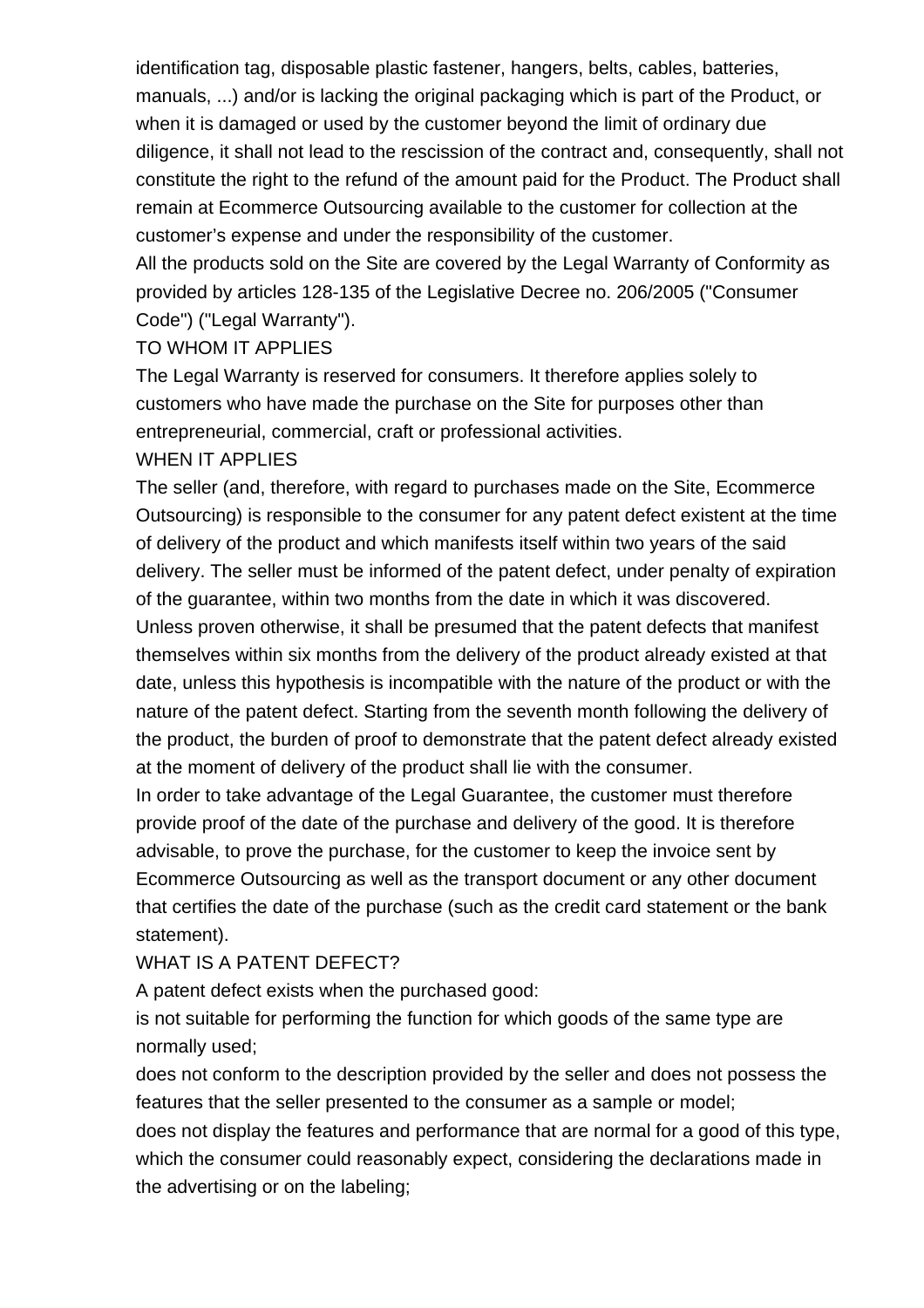is unsuitable for the specific use desired by the consumer who informed the seller at the time of the completion of the contract, culminating in the seller's acceptance of the situation.

The Legal Warranty does not cover faults or malfunctioning caused by accidental incidents or due to the customer's responsibility or by use of the product that does not comply with its intended use and/or the information contained in the technical documentation accompanying the product.

SOLUTIONS AVAILABLE TO THE CUSTOMER

In case of a patent defect reported within the prescribed period, the customer is entitled:

firstly, to the repair or free replacement of the good, according to preference, unless the requested solution is objectively impossible or excessively onerous with respect to the other one;

secondly (in cases where repair or replacement are impossible or excessively onerous or where repair or replacement have not been made within a reasonable period of time or where the repair or replacement have caused significant inconvenience to the consumer) to the reduction in the price or to the rescission of the contract, according to the preference of the customer.

the value that the good would have if there was no patent defect;

the entity of the patent defect;

the possibility that the alternative solution can be achieved without significant inconvenience for the consumer.

WHAT CAN YOU DO WHEN THERE IS A PATENT DEFECT?

If a product purchased on the Site, during the period of validity of the Legal Warranty, should display what could be a patent defect, the customer should send a specific communication to Ecommerce Outsourcing by the Online Customer Service – directly from his/her "Order Summary/", easily reachable through the"Order History" section ( the customers not registered to the Site may access the"Order Summary" following the instructions contained in the"Customer Section" section.) Ecommerce Outsourcing hereby reserves the right to ask the customer to enclose the invoice and/or the transport document or any other document certifies the date of the purchase. The Customer Service department will reply promptly to the communication, informing the customer of the next steps that he/she should take.

PRODUCTS FOR WHICH THERE IS AN AUTHORISED SERVICE CENTRE If there is a service center authorized by the manufacturer for the Product and the customer prefers to take or send the Product directly to the authorized service Centre, the authorized service Centre address for their area will be provided to the customer. If, however, the customer does not wish to proceed directly to the authorized service Centre, he/she can inform Ecommerce Outsourcing with an online report on the Customer Service section (via "Order History"). Ecommerce Outsourcing may accept return of Product by the customer and in turn send the Product to a local authorized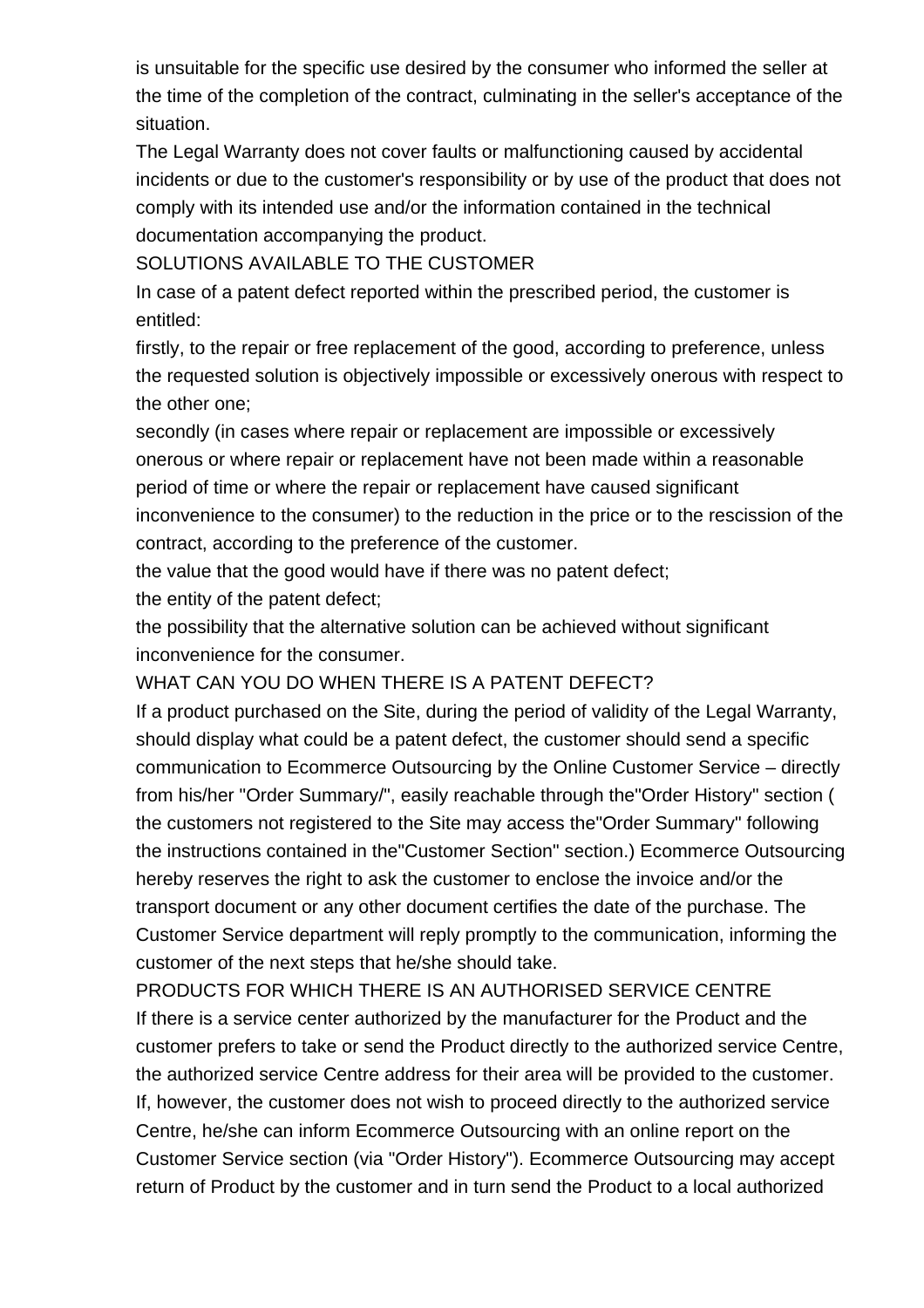service Centre. In both cases Ecommerce Outsourcing is responsible for the application of the legal guarantee. If Products are not easily transportable, Ecommerce Outsourcing will be responsible, at the request of the customer, for contacting a local authorized service Centre to send an authorized technician to the residence.

The authorized service Centre will check to ascertain the existence of lack of conformity in the complaint. If there is a defect and the customer chooses to repair it, the authorized service Centre will proceed to repair. If, however, the customer chooses replacement and for Ecommerce Outsourcing it is not objectively possible or prohibitively expensive as compared to the repair, Ecommerce Outsourcing will substitute the Product. If the authorized service Centre finds a lack of conformity then any repair costs and transportation to the authorized service Centre will be borne by Ecommerce Outsourcing. If the authorized service Centre does not find a lack of conformity, the legal guarantee cannot be applied and, therefore, the cost of transport and any repair will be borne by the customer. Ecommerce Outsourcing will inform the customer of the circumstances and any additional costs to be incurred for the repair by sending the quote issued by the authorized service Centre, so the customer can decide whether or not to repair at his/her own expense. The customer will have to authorize the repair at his own expense in writing.

In all cases, the repair or replacement of defective Products, if applicable, will be carried out as soon as possible and in any event, unless exceptional circumstances or force majeure, within 60 days from the day Ecommerce Outsourcing received the defective Product and/or it arrived at the authorized service Centre from the customer. If the initial replacement or repair choices were not made within that period, the customer can use one of the alternative remedies provided for by the legal warranty (replacement, if repair was chosen; repair, if replacement was chosen; price reduction or cancellation of the contract). Within that period, the new or repaired Product will be delivered to the customer.

PRODUCTS FOR WHICH THERE IS NO AUTHORISED SERVICE CENTRE If the nature of the Product does not provide for the existence of an authorized service Centre, the Product the customer complains about as regards a lack of conformity will be returned to Ecommerce Outsourcing, which will check for the existence of the alleged defect. All other provisions of the article above shall apply, mutatis mutandis. Manufacturer's Conventional Warranty

The Products sold on the Site may, according to their nature, be covered by a conventional warranty issued by the manufacturer (hereinafter referred to as the"Conventional Warranty"). The customer can only assert his/her right to the warranty with the manufacturer. The duration, extension (including geographic extension), conditions and procedures, the types of damage/defects covered and the restrictions of the Conventional Warranty depend on the manufacturer and are